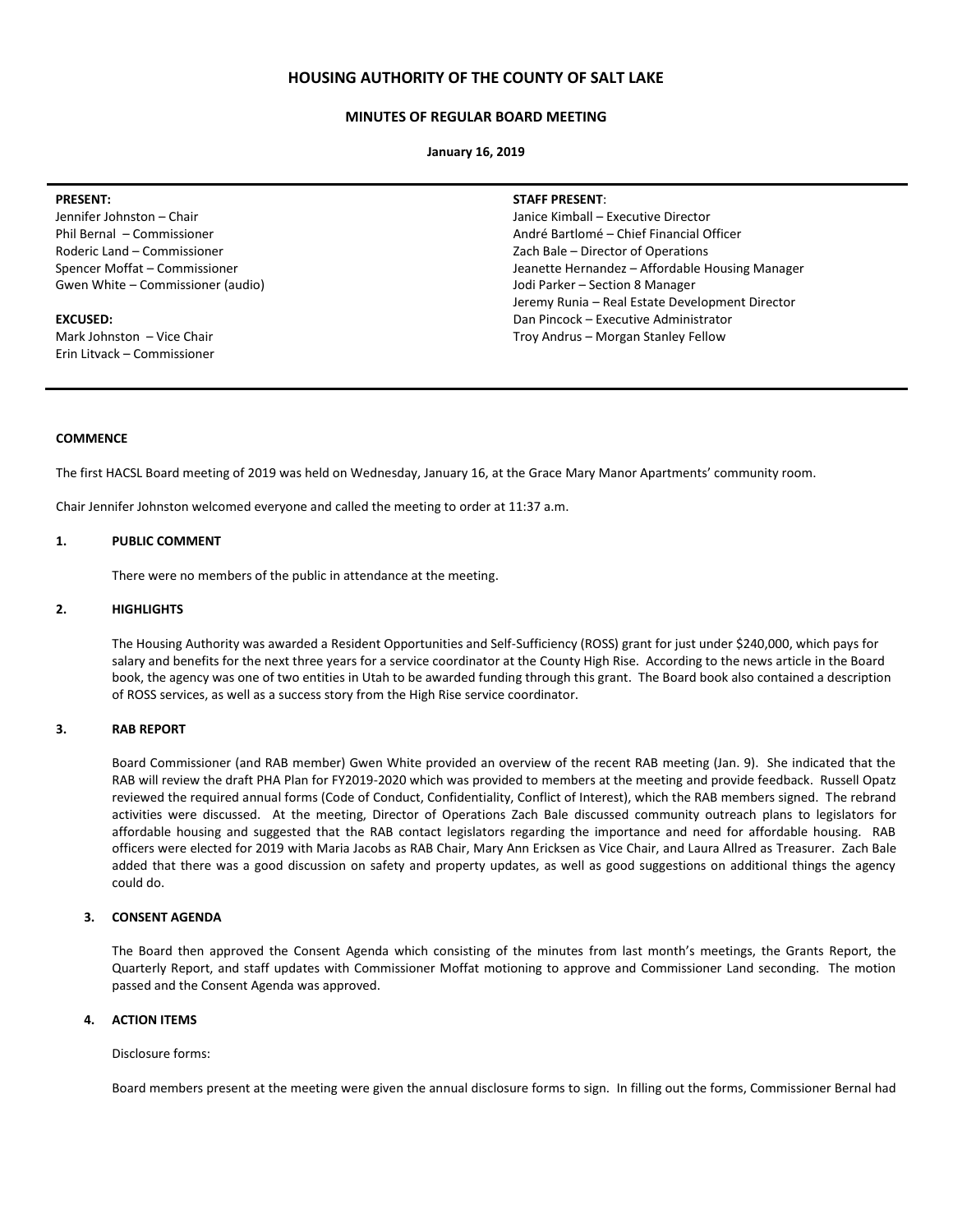some questions around some funding which comes from a County board which he has been appointed to, but he concluded that it would be his responsibility to inform the other board of his potential conflict of interest should the agency submit a contract with that entity. He also indicated that since he still has affiliations with the Salt Lake City Housing Authority that he should be excused from Board decisions related to the County High Rise and which involve the City Housing Authority.

Commissioner Land asked when the agency name change would take place and whether it would have any effect on the forms being signed under the Housing Authority of the County of Salt Lake. Executive Director Janice Kimball explained that officially the agency would still be the Housing Authority of the County of Salt Lake (but "Doing Business As" the name change). She also mentioned that the Housing Authority was prepared to roll out the rebrand on Jan. 22, but with the government shutdown in effect, it was decided to wait.

# **Resolution #962: Public Housing and Section 8 write off**

Resolution #962 was presented to the Board for approval. This resolution allows for collection of write off losses for Section 8 (which, it was noted, was higher than in the past) and Public Housing. There was a discussion regarding some of the more significant losses. The agency is doing the best it can to catch these losses earlier. Commissioner Moffat motioned to approve the write-offs, and Commissioner Land seconded the motion, which passed. Resolution #962 was approved.

### **Resolution #963: Covewood refinancing**

Resolution #963 was also presented for the Board to approve. Since the lending institution is Zions Bank and Chair Jennifer Johnston is employed by Zions as a Senior Vice President (not involved in this transaction), she recused herself from participating in the vote to approve this resolution. Commissioner Phil Bernal lead the discussion and the resulting vote on this resolution. CFO Andre Bartlome gave some history and provided some background for the refinancing. He informed the Board that the refinance will result in a lower interest rate (3.79%) with a full payoff in 20 years and will provide funding to upgrade the units and fix some capital items. The agency owes just under \$5 million and will be increasing the debt to \$6.5 million which will include approximately \$1.5 million in rehab and capital updates. Executive Director Janice Kimball clarified that these were cosmetic (flooring, lighting, and cabinets) as well as structural improvements (dry rot on the landings and entrances). Some of the upgrades should result in lower utilities (paid by the tenants), although it is projected that rents will be increasing over time. There will be an increase in the annual debt service from \$375,000 to \$464,000, in order to pay off the loan in 20 years. The 98-unit property, built in 1984, makes approximately \$333,000 (after paying the debt) for the agency each year. Commissioner Land motioned to approve the refinancing, and Commissioner Moffat seconded. The motion passed, and Resolution #963 was approved. The refinancing will take place on Friday, January 25.

### **DIRECTOR'S REPORT**

The next agenda item was the Director's Report, where Executive Director Janice Kimball focused mainly on the federal government shutdown. She emphasized that we are funded through the end of February, and the programs that could be affected are Supportive Housing (although contracts are spread throughout the year), Public Housing (where there is a 3 – 4 month reserve), and Section 8, with Section 8 being the biggest and most pressing concern right now. They are monitoring industry calls, and she has a meeting later in the day with some of Sen. Romney's staff to talk about the impacts to the community. She shared some data that she had prepared for that meeting. She indicated that nationwide there has been an increase in calls from landlords and tenants. Commissioner Land suggested that another approach with the media and the industry calls, besides the damage to the business community which was brought up, is the impact this would have on the homeless in Salt Lake County. He also inquired about whether a backfill mechanism is in place (should the Housing Authority dip into its reserves), and Janice Kimball responded that she believes there is, but there are no guarantees (this is unchartered territory, as Section 8 payments in previous shutdowns were considered as an essential budget item). She added that the Housing Authority does not have sufficient reserves for Section 8 tenants. Chair Jennifer Johnston asked about how a funding shortfall was handled during the 2013 sequestration, and CFO Andre Bartlome answered that the agency had received information from HUD referring to the sequestration guidelines and that housing authorities should use those guidelines this year. Director of Operations Zach Bale added that tenants are protected by law from eviction if the agency doesn't make its portion of the rent payment. Chair Jennifer Johnston suggested notifying landlords of retroactive payments. Commissioner Bernal asked if it would be helpful for HACSL and the City Housing Authority to meet with Paul Smith. Janice Kimball said she would reach out to Dan Nackerman and Paul Smith. She informed the Board that the agency would keep them updated on any developments. She also reiterated that the scheduled rebrand rollout has been postponed due to the federal government shutdown, as the agency would like to distance itself from the concern and attention given to the shutdown.

## **EXECUTIVE SESSION**

At 12:17 p.m., Commissioner Land motioned for the Board to go into Executive Session to discuss some real estate matters and projects, and Commissioner Moffat seconded. The motion passed and the Board went into Executive Session.

At 12:52 p.m., Commissioner Bernal motioned for the Board to exit the Executive Session, and Commissioner Moffat seconded the